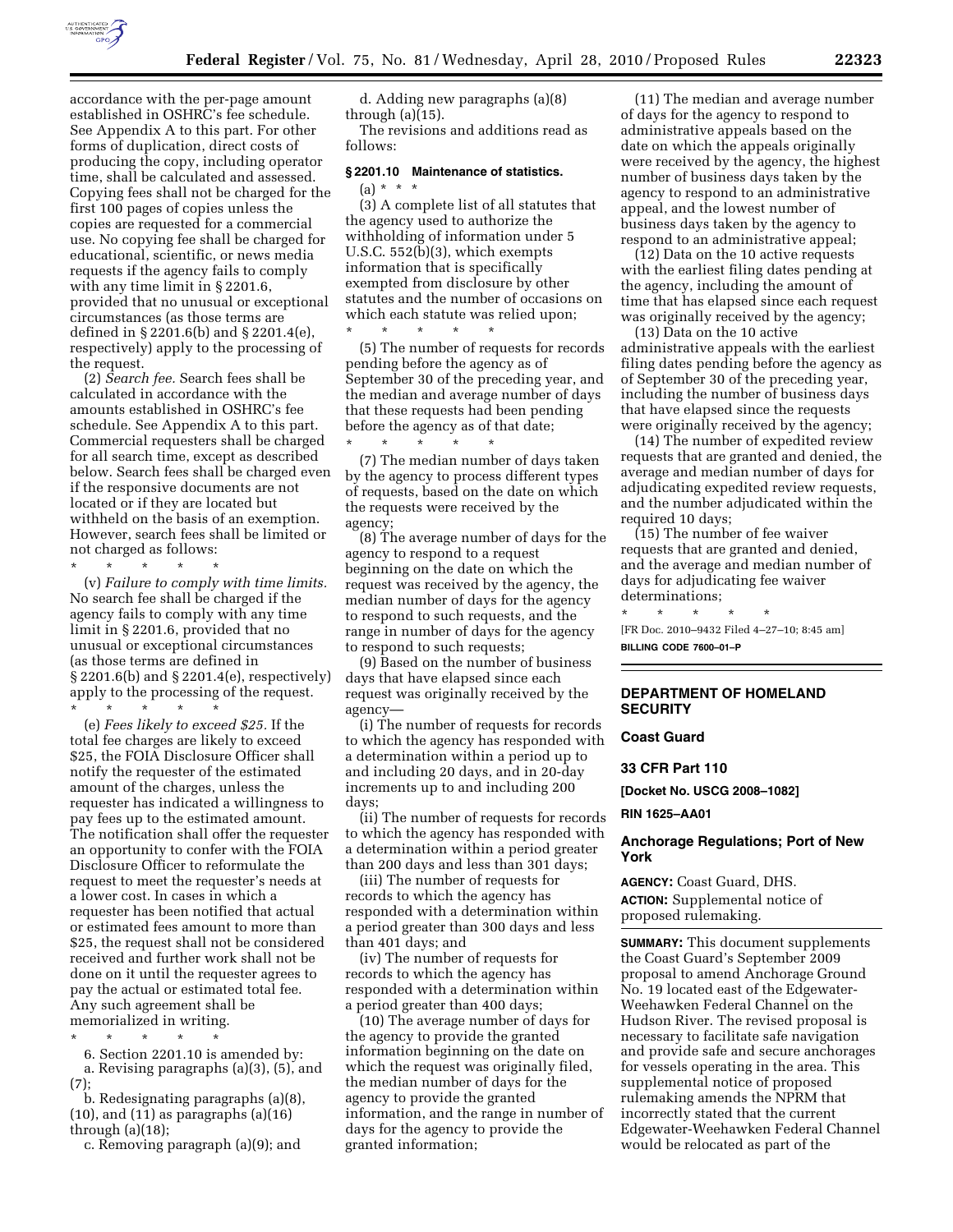proposal to amend Anchorage Ground No. 19. This SNPRM also cancels two proposed changes to the Anchorage Regulation discussed in the NPRM and provides an additional opportunity for comment on the proposed changes to the regulations for Anchorage 19.

**DATES:** Comments and related material must be received by the Coast Guard on or before May 28, 2010.

**ADDRESSES:** You may submit comments identified by docket number USCG– 2008–1082 using any one of the following methods:

(1) *Federal eRulemaking Portal: http://www.regulations.gov.* 

(2) *Fax:* 202–493–2251.

(3) *Mail:* Docket Management Facility (M–30), U.S. Department of Transportation, West Building Ground Floor, Room W12–140, 1200 New Jersey Avenue, SE., Washington, DC 20590– 0001.

(4) *Hand Delivery:* Same as mail address above, between 9 a.m. and 5 p.m., Monday through Friday, except Federal holidays. The telephone number is 202–366–9329.

To avoid duplication, please use only one of these four methods. See the ''Public Participation and Request for Comments'' portion of the

**SUPPLEMENTARY INFORMATION** section below for instructions on submitting comments.

**FOR FURTHER INFORMATION CONTACT:** If you have questions on this proposed rule, call or e-mail Mr. Jeff Yunker, Coast Guard Sector New York, Waterways Management Division; telephone 718–354–4195, e-mail *Jeff.M.Yunker@uscg.mil.* If you have questions on viewing or submitting material to the docket, call Renee V. Wright, Program Manager, Docket Operations, telephone 202–366–9826. **SUPPLEMENTARY INFORMATION:** 

# **Public Participation and Request for Comments**

We encourage you to participate in this rulemaking by submitting comments and related materials. All comments received will be posted without change to *http:// www.regulations.gov* and will include any personal information you have provided.

### *Submitting Comments*

If you submit a comment, please include the docket number for this rulemaking (USCG–2008–1082), indicate the specific section of this document to which each comment applies, and provide a reason for each suggestion or recommendation. You may submit your comments and

material online (via *http:// www.regulations.gov*) or by fax, mail, or hand delivery, but please use only one of these means. If you submit a comment online via *http:// www.regulations.gov,* it will be considered received by the Coast Guard when you successfully transmit the comment. If you fax, hand deliver, or mail your comment, it will be considered as having been received by the Coast Guard when it is received at the Docket Management Facility. We recommend that you include your name and a mailing address, an e-mail address, or a telephone number in the body of your document so that we can contact you if we have questions regarding your submission.

To submit your comment online, go to *http://www.regulations.gov* and click on the ''submit a comment'' box, which will then become highlighted in blue. In the ''Document Type'' drop-down menu select "Proposed Rule" and insert ''USCG–2008–1082'' in the ''Keyword'' box. Click ''Search'' and then click on the balloon shape in the "Actions" column. If you submit your comments by mail or hand delivery, submit them in an unbound format, no larger than 81⁄2 by 11 inches, suitable for copying and electronic filing. If you submit comments by mail and would like to know that they reached the Facility, please enclose a stamped, self-addressed postcard or envelope. We will consider all comments and material received during the comment period and may change the rule based on your comments.

### *Viewing Comments and Documents*

To view comments, as well as documents mentioned in this preamble as being available in the docket, go to *http://www.regulations.gov* and click on the ''Read comments'' box, which will then become highlighted in blue. In the ''Keyword'' box insert ''USCG–2008– 1082'' and click ''Search.'' Click the ''Open Docket Folder'' in the ''Actions'' column. You may also visit the Docket Management Facility in Room W12–140 on the ground floor of the Department of Transportation West Building, 1200 New Jersey Avenue, SE., Washington, DC 20590, between 9 a.m. and 5 p.m., Monday through Friday, except Federal holidays. We have an agreement with the Department of Transportation to use the Docket Management Facility.

#### *Privacy Act*

Anyone can search the electronic form of comments received into any of our dockets by the name of the individual submitting the comment (or signing the comment, if submitted on

behalf of an association, business, labor union, etc.). You may review a Privacy Act notice regarding our public dockets in the January 17, 2008 issue of the **Federal Register** (73 FR 3316).

### *Public Meeting*

We do not now plan to hold a public meeting. But, you may submit a request for one using one of the four methods specified under **ADDRESSES**. Please explain why you believe a public meeting would be beneficial. If we determine that one would aid this rulemaking, we will hold one at a time and place announced by a later notice in the **Federal Register**.

#### **Background and Purpose**

The Hudson River Pilots Association, through the Port of New York/New Jersey Harbor Safety, Navigation and Operations Committee, has requested that the Coast Guard revise the boundaries of Anchorage Ground No. 19 which is located on the Hudson River, east of the Weehawken-Edgewater Federal Channel and south of the George Washington Bridge.

Due to severe recurring shoaling within the Weehawken-Edgewater Federal Channel, the Hudson River Pilots requested and received authorization from the Coast Guard and Army Corps of Engineers (ACOE) to pilot vessels through the deeper and safer water located within the boundaries of Anchorage Ground No. 19.

Due to shoaling, the March 2007 ACOE survey verified a controlling depth of 27 feet in the Right outside Quarter of the Weehawken-Edgewater Federal Channel where vessels bound for ports north of New York City would have to transit. As published by the ACOE Institute for Water Resources, vessels with drafts of up to 34 feet transit the Hudson River. In calendar year 2006, there were 6,562 transits on the Hudson River between the mouth of the Harlem River and Waterford, NY by vessels with a draft of 27 feet or greater. Vessels with a draft of 27 feet or greater would be required to transit through the deeper water which is within the current boundaries of Anchorage Ground No.19.

Tug and barge traffic within the harbor has increased 37% since 1991. Anchorage Ground No. 19 is the closest Anchorage Ground available for use when there is no space for temporary anchoring within the Upper New York Bay Anchorage Grounds. Hence, these vessels transit to Anchorage Ground No. 19 to await a berth, or orders, to minimize fuel consumption and provide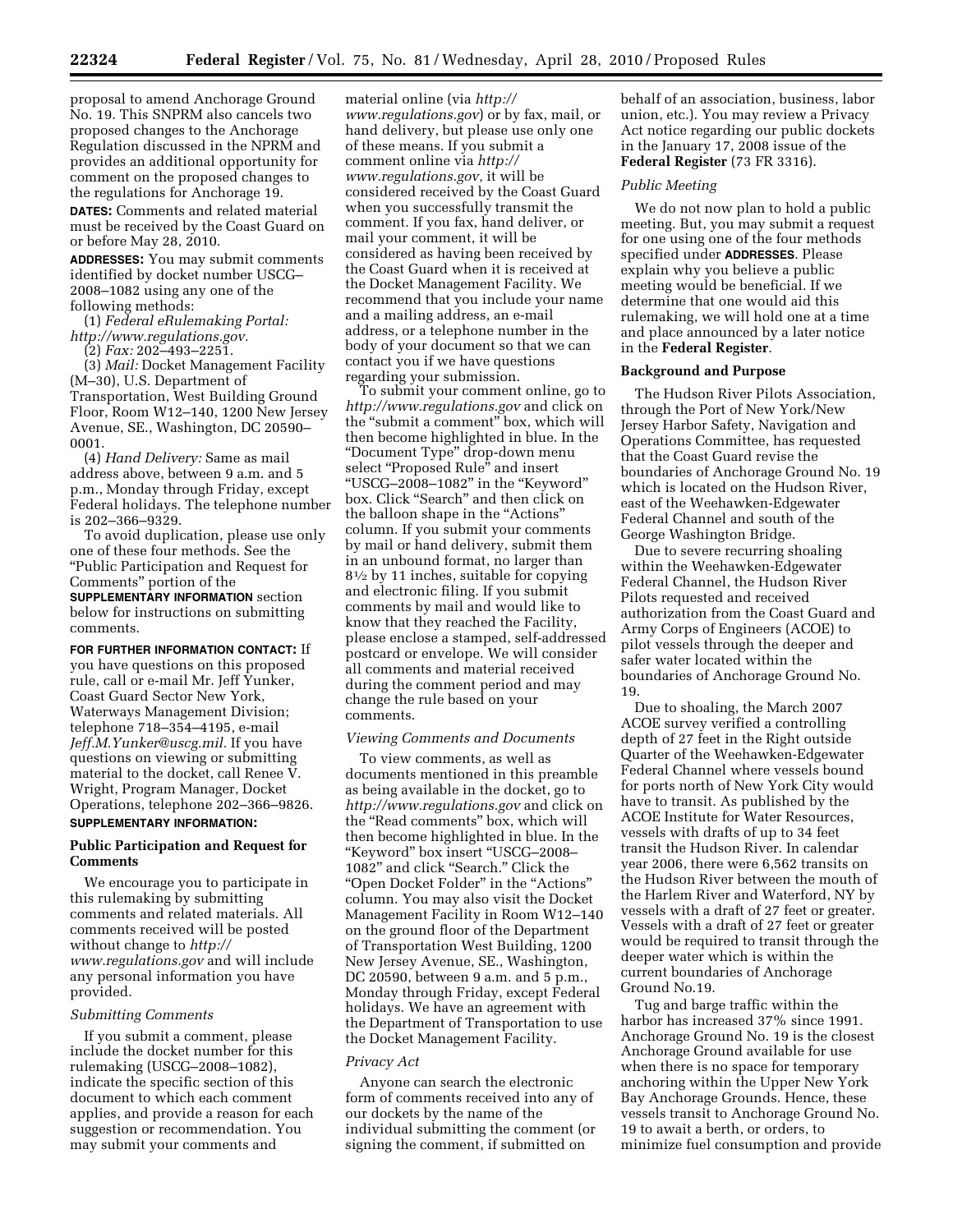an orderly flow of commerce within the harbor and the New England region.

On October 14, 2008, the Coast Guard Captain of the Port New York issued an Advisory Notice notifying the maritime community that in accordance with 33 CFR 110.155(c)(5)(i), vessels would only be allowed to anchor on the western boundary of Anchorage Ground No. 19. This temporary solution was necessary to facilitate deep draft vessel transit through the eastern portion of Anchorage Ground No. 19.

On September 9, 2009, the Coast Guard published a notice of proposed rulemaking (NPRM) titled ''Anchorage Regulations; Port of New York and Vicinity'' (Docket number USCG–2009– 1082) in the **Federal Register** (74 FR 47906). The proposal sought to amend Anchorage Ground No. 19 by dividing it into two separate anchorages (Anchorage Ground No. 19 West and Anchorage Ground No. 19 East), and

relocating the majority of the anchorage area to the western side of the Hudson River. The proposed change would allow deep draft vessels to transit the deeper water without having to transit through Anchorage Ground No. 19.

In that NPRM, it was stated that the ACOE would relocate the Weehawken-Edgewater Federal Channel to the east of its current location and the Coast Guard would relocate Anchorage Ground No. 19 to the west of its current location.

Since the publication of the NPRM, the ACOE has advised the Coast Guard that it does not intend to seek Congressional action to de-authorize the Weehawken-Edgewater Federal Channel. However, the ACOE also advised that it does not object to the Coast Guard establishing an Anchorage Ground in the existing Weehawken-Edgewater Federal Channel.

Consequently, to facilitate safe navigation of deep draft vessels the Coast Guard revises its proposal to disestablish Anchorage Ground No. 19 and establish two separate anchorage grounds, Anchorage Ground 19 West and Anchorage Ground No. 19 East. This would be accomplished by dividing Anchorage Ground No. 19 into an east and a west portion and relocating the majority of the anchorage area (new Anchorage Ground No. 19 West) from the eastern half of the Hudson River to the western half closer to the New Jersey shore (over the Weehawken-Edgewater Federal Channel). The following graphics display the current boundary of Anchorage Ground No. 19 and the proposed boundaries of Anchorage Grounds No. 19 East and No. 19 West: **BILLING CODE 9110–04–P**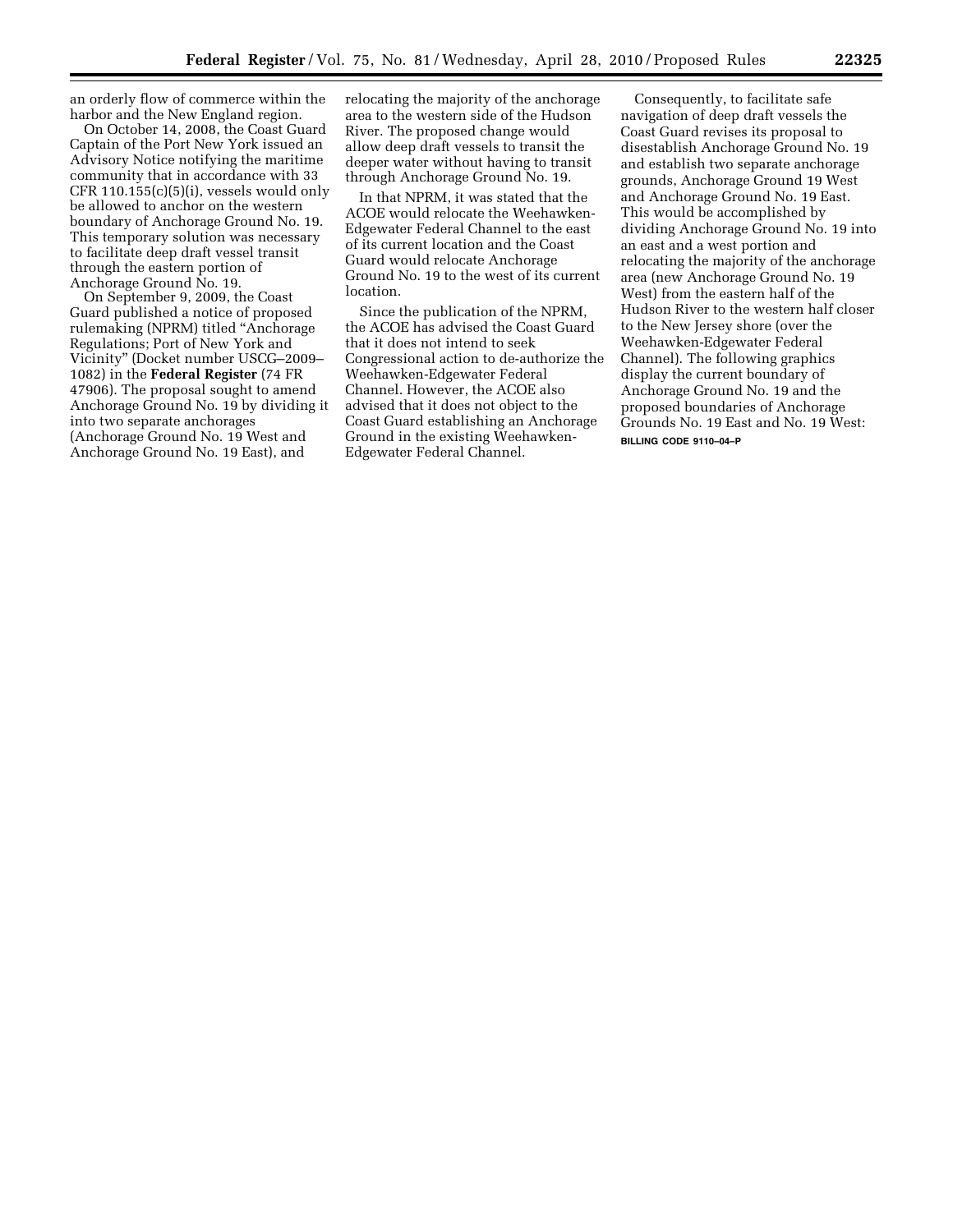۳

÷.

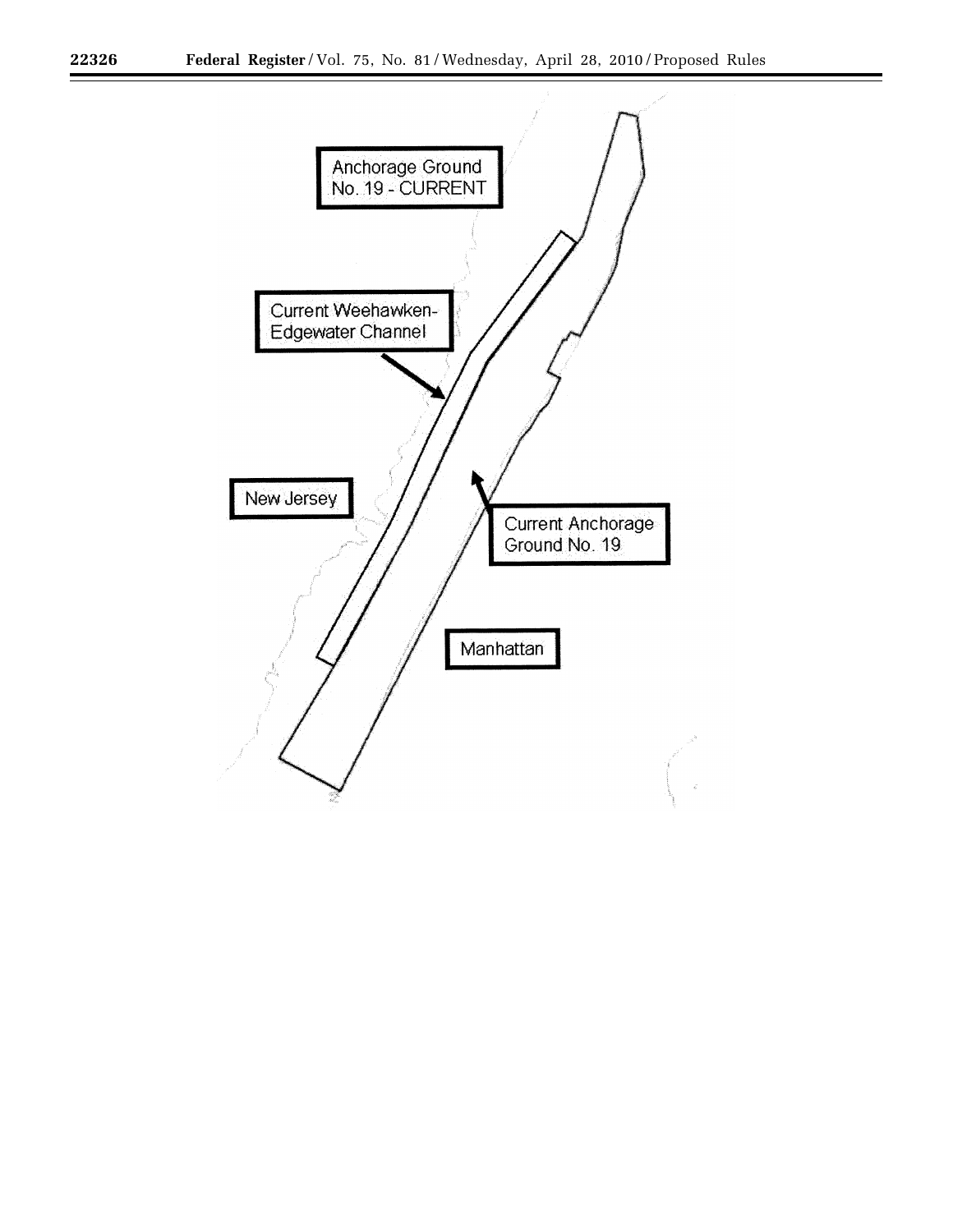

#### **BILLING CODE 9110–04–C**

Disestablishing Anchorage Ground No. 19 and establishing Anchorage Ground No. 19 East and Anchorage Ground No. 19 West would create a 400 yard wide area of deeper water between the newly established anchorage grounds. This proposed change would allow deep draft vessels to transit the deeper water without having to transit through an anchorage ground.

The Weehawken-Edgewater Federal Channel is authorized by Congress, and constructed and maintained by the ACOE. The ACOE has advised the Coast Guard that no portion of the Weehawken-Edgewater Federal Channel will be relocated in conjunction with the proposed reapportionment, relocation and establishment of Anchorage Ground No. 19 into two new anchorage grounds. The ACOE has

further advised that establishment of an anchorage ground in the Weehawken-Edgewater Federal Channel is not expected to impede navigation or a need to maintain channel depth because the Weehawken-Edgewater Federal Channel currently supports no deep draft vessel traffic.

According to the ACOE the Weehawken-Edgewater Federal Channel was originally intended to support commercial vessel operations on the New Jersey waterfront in the vicinity of the Channel. However, due to changes in shoreline usage from industrial to residential and recreational, the original intent of the Channel no longer exists. As a result there has not been a need to dredge the Weehawken-Edgewater Federal Channel segment to its authorized depth since it was last maintenance dredged in 1994.

The ACOE further advised that it does not appear likely that a need will arise in the foreseeable future to maintain the Channel for deep draft vessel traffic intending to access New Jersey waterfront and shore facilities. However, should a need recur in the future to accommodate deep draft traffic, the use of the areas as anchorage grounds would be re-evaluated.

In the interest of safe navigation and to minimize confusion, the ACOE and the USCG will request that the National Oceanic and Atmospheric Administration (NOAA) remove the Weehawken-Edgewater Federal Channel designation from NOAA charts. In addition, the Coast Guard will request chart corrections removing Anchorage Ground No. 19 boundary line designation and adding the boundary lines for the proposed Anchorage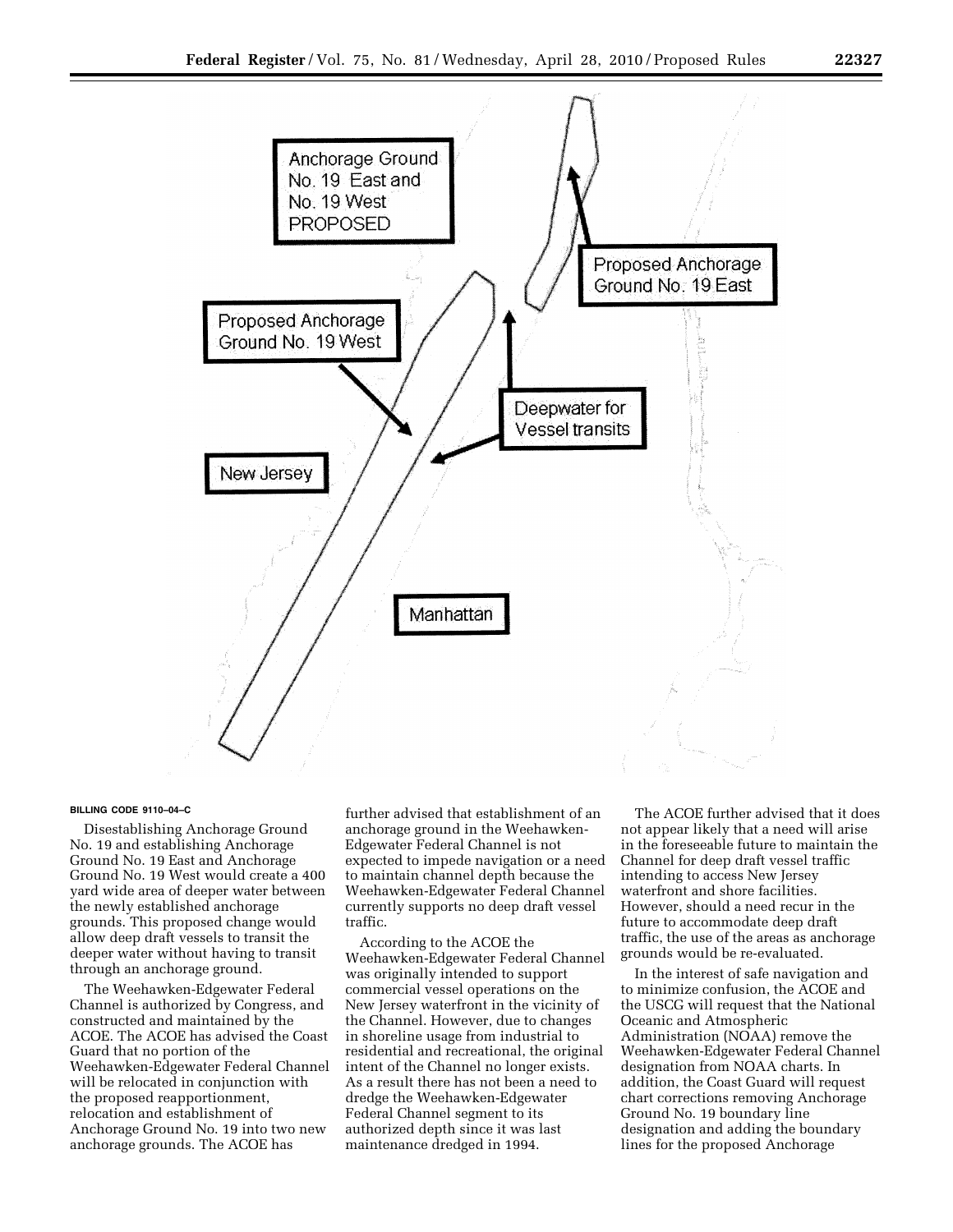Ground No. 19 West and Anchorage Ground No. 19 East.

### **Discussion of Revised Proposed Rule**

In this rule the Coast Guard proposes to concurrently disestablish Anchorage Ground No. 19 and establish Anchorage Ground No. 19 East and Anchorage Ground No. 19 West. The following are the proposed boundaries of the new Anchorage Grounds:

*(1)* Anchorage No. 19 East, bound by the following points: 40°49′42.6″ N, °57′14.7″ W; thence to 40°49′45.9″ N, °57′22.0″ W; thence to 40°49′52.0″ N, °57′22.0″ W; thence to 40°50′08.3″ N, °57′10.8″ W; thence to 40°50′55.4″ N, °56′59.7″ W; thence to 40°51′02.5″ N, °56′57.4″ W; thence to 40°51′00.8″ N, °56′49.4″ W; thence along the shoreline to the point of origin (NAD 83).

*(2)* Anchorage No. 19 West, would be bound by the following points: 40°46′56.3″ N, 073°59′42.2″ W; thence to 40°47′36.9″ N, 073°59′11.7″ W; thence to 40°49′31.3″ N, 073°57′43.8″ W; thence to 40°49′40.2″ N, 073°57′37.6″ W; thence to 40°49′52.4″ N, 073°57′37.6″ W; thence to 40°49′57.7″ N, 073°57′47.3″ W; thence to 40°49′32.2″ N, 073°58′12.9″ W; thence to 40°49′00.7″ N, 073°58′33.1″ W; thence to 40°48′28.7″ N, 073°58′53.8″ W; thence to 40°47′38.2″ N, 073°59′31.2″ W; thence to 40°47′02.7″ N, 073°59′57.4″ W; thence to the point of origin (NAD 83). Currently, Anchorage Ground No. 19 covers approximately 1,352 acres. The proposed Anchorage Ground No. 19 West would cover approximately 714.5 acres, and Anchorage Ground No. 19 East would cover 185.5 acres. There would be a 400-yard-wide space separating the two Anchorage Grounds. The depth of the water in the 400 yard

wide space separating the two proposed Anchorage Grounds is sufficient to allow deep draft vessels to safely navigate and transit. In the NPRM, the Coast Guard

proposed to remove the regulation (33  $CFR 110.155(c)(5)(i))$  requiring all vessels to obtain permission from the Captain of the Port (COTP) prior to anchoring. Based on the expanded review of this proposal the Coast Guard has decided to maintain this regulation. This would provide the COTP the ability to better promote safe navigation and ensure the viability of the Marine Transportation System during events that create unforeseen circumstances for vessel traffic in the area.

In the NPRM, the Coast Guard proposed to remove the regulation (33  $CFR 110.155(c)(5)(ii)$  requiring each vessel to report its position to the Captain of the Port immediately after anchoring. Based on the expanded

review of this proposal the Coast Guard has decided to maintain this regulation. This would provide the COTP the ability to better promote safe navigation and ensure the viability of the Marine Transportation System during events that create unforeseen circumstances for vessel traffic in the area.

The Coast Guard proposes to revise the regulation  $(33 \text{ CFR } 110.155(c)(5)(iii))$ that currently provides that no vessel may conduct lightering operations in the anchorage grounds without receiving permission from the Captain of the Port. The revision will clarify that when lightering is requested, the Captain of the Port must be notified at least four hours in advance of a vessel conducting lightering operations as required by 33 CFR 156.118.

The Coast Guard proposes to remove the regulation (33 CFR 110.155(c)(5)(iv)) requiring each vessel to move when the Captain of the Port notifies them the Anchorage is required by naval vessels. This regulation is no longer required as the closest naval facility is now located approximately 22 nautical miles away at Earle, NJ. Additionally, vessels may still be required to shift their position into, or within, the anchorage under the authority of 33 CFR 110.155(l)(12).

The Coast Guard proposes to revise the regulation (33 CFR 110.155 $(c)(5)(v)$ ) requiring 48 hours advance notice to the Captain of the Port from vessels over 800 feet in length overall, or 40 feet in draft, requesting to use the anchorages. We propose to limit the use of the anchorage grounds to tugs and/or barges. Ships will not be authorized to anchor in these proposed anchorage grounds as they are already anchoring outside of the Federal Channel, off Yonkers, NY, approximately 5 to 10 nautical miles north of these proposed revised anchorage grounds.

The Coast Guard proposes to add a requirement that any vessel conducting lightering or bunkering operations shall display by day a red flag (Pub 102; International Code of Signals; signaling instructions) at its mast head or at least 10 feet above the upper deck if the vessel has no mast, and by night the flag must be illuminated by spotlight. These signals shall be in addition to day signals, lights and whistle signals as required by rules 30 (33 U.S.C 2030) and 35 (33 U.S.C. 2035) of the Inland Navigation Rules when at anchor in a general anchorage area. Within an anchorage, fishing and navigation would be prohibited within 500 yards of an anchored vessel displaying a red flag by day or a red light by night.

The Coast Guard proposes to add a regulation (33 CFR 110.155(c)950(i)(D)) to specify that these anchorage grounds are only authorized for use by tugs and/ or barges.

#### **Regulatory Analyses**

We developed this proposed rule after considering numerous statutes and executive orders related to rulemaking. Below we summarize our analyses based on 13 of these statutes or executive orders.

#### *Regulatory Planning and Review*

This proposed rule is not a significant regulatory action under section 3(f) of Executive Order 12866, Regulatory Planning and Review, and does not require an assessment of potential costs and benefits under section 6(a)(3) of that Order. The Office of Management and Budget has not reviewed it under that Order.

We expect the economic impact of this proposed rule to be so minimal that a full Regulatory Evaluation is unnecessary. This conclusion is based upon the fact that there are no fees, permits, or specialized requirements for the maritime industry to utilize these anchorage areas. The regulation is solely for the purpose of advancing safety of maritime commerce.

### *Small Entities*

Under the Regulatory Flexibility Act (5 U.S.C. 601–612), we have considered whether this proposed rule would have a significant economic impact on a substantial number of small entities. The term "small entities" comprises small businesses, not-for-profit organizations that are independently owned and operated and are not dominant in their fields, and governmental jurisdictions with populations of less than 50,000.

The Coast Guard certifies under 5 U.S.C. 605(b) that this proposed rule would not have a significant economic impact on a substantial number of small entities. This proposed rule would affect the following entities, some of which might be small entities: The owners or operators of vessels intending to transit through the proposed Anchorage Grounds 19 East and 19 West. Vessels intending to anchor in the current Anchorage Ground No. 19 would still be able to anchor in the revised Anchorage Ground No. 19 East or No. 19 West.

If you think that your business, organization, or governmental jurisdiction qualifies as a small entity and that this rule would have a significant economic impact on it, please submit a comment (*see*  **ADDRESSES**) explaining why you think it qualifies and how and to what degree this rule would economically affect it.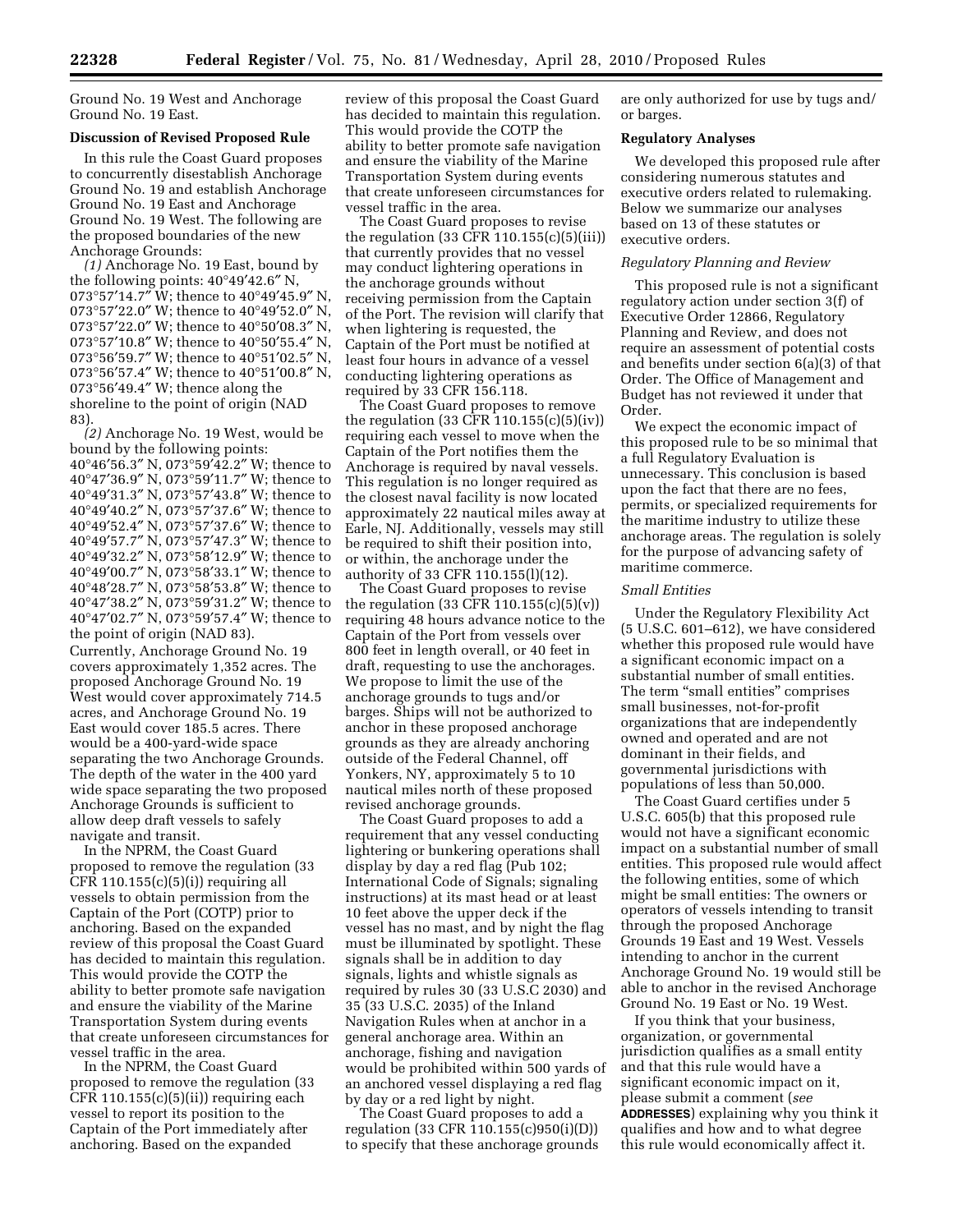#### *Assistance for Small Entities*

Under section 213(a) of the Small Business Regulatory Enforcement Fairness Act of 1996 (Pub. L. 104–121), we want to assist small entities in understanding this proposed rule so that they can better evaluate its effects on them and participate in the rulemaking. If the rule would affect your small business, organization, or governmental jurisdiction and you have questions concerning its provisions or options for compliance, please contact Mr. Jeff Yunker at 718–354–4195. The Coast Guard will not retaliate against small entities that question or complain about this proposed rule or any policy or action of the Coast Guard.

### *Collection of Information*

This proposed rule would call for no new collection of information under the Paperwork Reduction Act of 1995 (44 U.S.C. 3501–3520).

### *Federalism*

A rule has implications for federalism under Executive Order 13132, Federalism, if it has a substantial direct effect on State or local governments and would either preempt State law or impose a substantial direct cost of compliance on them. We have analyzed this proposed rule under that Order and have determined that it does not have implications for federalism.

#### *Unfunded Mandates Reform Act*

The Unfunded Mandates Reform Act of 1995 (2 U.S.C. 1531–1538) requires Federal agencies to assess the effects of their discretionary regulatory actions. In particular, the Act addresses actions that may result in the expenditure by a State, local, or tribal government, in the aggregate, or by the private sector of \$100,000,000 or more in any one year. Though this proposed rule would not result in such an expenditure, we do discuss the effects of this rule elsewhere in this preamble.

### *Taking of Private Property*

This proposed rule would not cause a taking of private property or otherwise have taking implications under Executive Order 12630, Governmental Actions and Interference with Constitutionally Protected Property Rights.

# *Civil Justice Reform*

This proposed rule meets applicable standards in sections 3(a) and 3(b)(2) of Executive Order 12988, Civil Justice Reform, to minimize litigation, eliminate ambiguity, and reduce burden.

### *Protection of Children*

We have analyzed this proposed rule under Executive Order 13045, Protection of Children from Environmental Health Risks and Safety Risks. This rule is not an economically significant rule and would not create an environmental risk to health or risk to safety that might disproportionately affect children.

# *Indian Tribal Governments*

This proposed rule does not have tribal implications under Executive Order 13175, Consultation and Coordination with Indian Tribal Governments, because it would not have a substantial direct effect on one or more Indian tribes, on the relationship between the Federal Government and Indian tribes, or on the distribution of power and responsibilities between the Federal Government and Indian tribes.

### *Energy Effects*

We have analyzed this proposed rule under Executive Order 13211, Actions Concerning Regulations That Significantly Affect Energy Supply, Distribution, or Use. We have determined that it is not a "significant energy action'' under that order because it is not a "significant regulatory action" under Executive Order 12866 and is not likely to have a significant adverse effect on the supply, distribution, or use of energy. The Administrator of the Office of Information and Regulatory Affairs has not designated it as a significant energy action. Therefore, it does not require a Statement of Energy Effects under Executive Order 13211.

#### *Technical Standards*

The National Technology Transfer and Advancement Act (NTTAA) (15 U.S.C. 272 note) directs agencies to use voluntary consensus standards in their regulatory activities unless the agency provides Congress, through the Office of Management and Budget, with an explanation of why using these standards would be inconsistent with applicable law or otherwise impractical. Voluntary consensus standards are technical standards (*e.g.,* specifications of materials, performance, design, or operation; test methods; sampling procedures; and related management systems practices) that are developed or adopted by voluntary consensus standards bodies.

This proposed rule does not use technical standards. Therefore, we did not consider the use of voluntary consensus standards.

#### *Environment*

We have analyzed this proposed rule under Department of Homeland Security Management Directive 023–01 and Commandant Instruction M16475.lD, which guide the Coast Guard in complying with the National Environmental Policy Act of 1969 (NEPA) (42 U.S.C. 4321–4370f), and have made a preliminary determination that this action is one of a category of actions which do not individually or cumulatively have a significant effect on the human environment. This rule involves changing the size of anchorage grounds resulting in a reduction in the overall size of the anchorage area. We seek any comments or information that may lead to the discovery of a significant environmental impact from this proposed rule.

### **List of Subjects in 33 CFR Part 110**

Anchorage grounds.

For the reasons discussed in the preamble, the Coast Guard proposes to amend 33 CFR part 110 as follows:

### **PART 110—ANCHORAGE REGULATIONS**

1. The authority citation for part 110 continues to read as follows:

**Authority:** 33 U.S.C. 471, 1221 through 1236, 2030, 2035, 2071; 33 CFR 1.05–1; Department of Homeland Security Delegation No. 0170.1.

2. Amend § 110.155 by revising paragraph (c)(5) to read as follows:

### **§ 110.155 Port of New York.**

- \* \* \* \* \*
- $(c) * * * *$

(5) *Anchorages No. 19 East and 19 West.* 

(i) Anchorage No. 19 East. All waters of the Hudson River bound by the following points: 40°49′42.6″ N, 073°57′14.7″ W; thence to 40°49′45.9″ N, 073°57′22.0″ W; thence to 40°49′52.0″ N, 073°57′22.0″ W; thence to 40°50′08.3″ N, 073°57′10.8″ W; thence to 40°50′55.4″ N,  $073^{\circ}56'59.7''\mbox{W};$  thence to  $40^{\circ}51'02.5''$  N, 073°56′57.4″ W; thence to 40°51′00.8″ N, 073°56′49.4″ W; thence along the shoreline to the point of origin (NAD 83).

(ii) Anchorage No. 19 West. All waters of the Hudson River bound by the following points: 40°46′56.3″ N, °59′42.2″ W; thence to 40°47′36.9″ N, °59′11.7″ W; thence to 40°49′31.3″ N, °57′43.8″ W; thence to 40°49′40.2″ N, °57′37.6″ W; thence to 40°49′52.4″ N, °57′37.6″ W; thence to 40°49′57.7″ N, °57′47.3″ W; thence to 40°49′32.2″ N, °58′12.9″ W; thence to 40°49′00.7″ N, °58′33.1″ W; thence to 40°48′28.7″ N, °58′53.8″ W; thence to 40°47′38.2″ N,